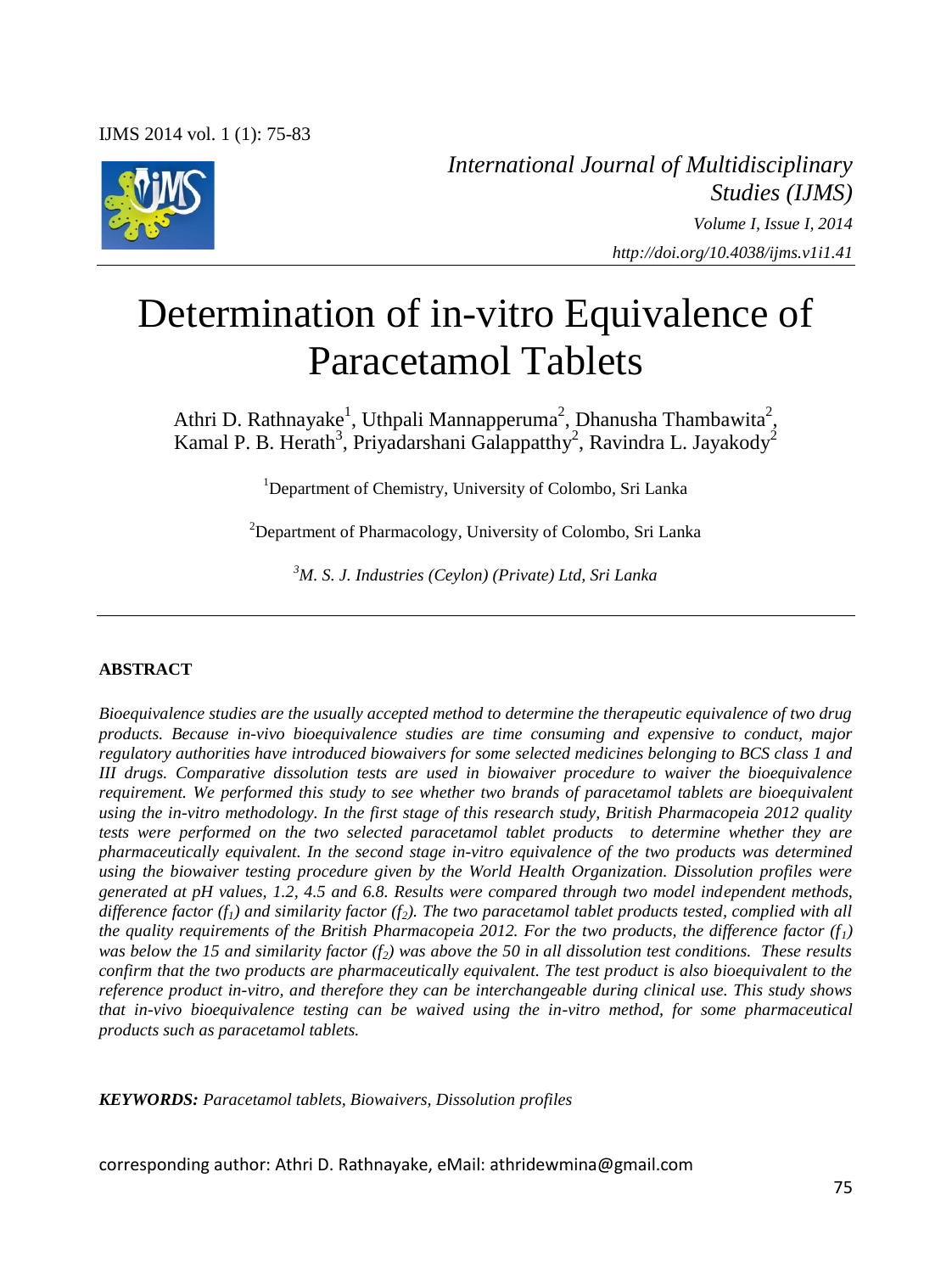## **1. INTRODUCTION**

Paracetamol is an over the counter medication used widely as an analgesic agent for symptomatic management of mild to moderate pain. Also, it has excellent antipyretic properties and is used to reduce the body temperature in patients with fever (Kalantzi *et al.*, 2006; Ellis *et al.,* 2002). In Sri Lanka, as well as in other countries many brands and generics of paracetamol (500 mg) tablets are available. These are formulated to be pharmaceutically equivalent to each other. Pharmaceutically equivalent drug products contain same molar amount of the same active pharmaceutical ingredient in the same dosage form if they meet comparable standards and administered by the same route. Pharmaceutical equivalence does not necessarily imply similarity of therapeutic effect. Therefore, there are concerns when it comes to substituting one brand of a pharmaceutically equivalent drug product to another in clinical practice (WHO, 2006; USP, 2012).

Pharmaceutically equivalent drug products should be bioequivalent (or therapeutically equivalent) to each other to be given interchangeably during the clinical practice. Two drug products are bioequivalent if they are pharmaceutically equivalent and their effects can be expected to be essentially the same after administration of the same molar dose under the same conditions. Bioequivalence (BE) testing is a comparative test, which uses specified criteria for comparison and have predetermined BE limits for such criteria (HHS/FDA, 2003; WHO, 2006a).

There are several *in-vivo* and *in-vitro* approaches to determine the equivalence of two pharmaceutically equivalent drug products.

These approaches include pharmacokinetic studies, pharmacodynamic studies, comparative clinical trial studies and *in-vitro* dissolution studies (HHS/FDA, 2003; WHO, 2006) Because *in-vivo* BE studies are time consuming and expensive to conduct, major regulatory authorities such as United States Food and Drug Administration (US-FDA) and World Health Organization (WHO) have introduced biowaivers. The biowaiver approach, waives *invivo* BE studies by the means of comparative *in-vitro* dissolution test and it's based on the Biopharmaceutical Classification System (BCS). There are only several pharmaceutical formulations which are currently being considered for biowaivers. According to the WHO, paracetamol is a BCS class I active pharmaceutical ingredient (highly soluble and highly permeable) thus making it eligible to be considered for biowaivers (HHS/FDA, 2003; WHO, 2006).

In biowaiver studies, comparison of dissolution profiles is done for two pharmaceutically equivalent products under identical conditions. In order to compare the dissolution profiles, similarity factor  $(f_2)$  and difference factor  $(f_1)$  are used. The  $f_1$  calculates the relative error based on the percent difference between the two dissolution profiles.

$$
f_1 = \{ [\ \sum_{t=1}^n |R_t - T_t|]/\sum_{t=1}^n R_t \} \} .100.
$$

The  $f_2$  calculates the percent similarity between the two dissolution profiles.

$$
f_2=50.log\{\left[1+(\frac{1}{n})\sum_{t=1}^n(R_t-T_t)^2\right]^{-0.5}.100\}
$$

In above equations, *n* is the number of sampling time points used to draw a drug dissolution profile,  $R_t$  is dissolution value of the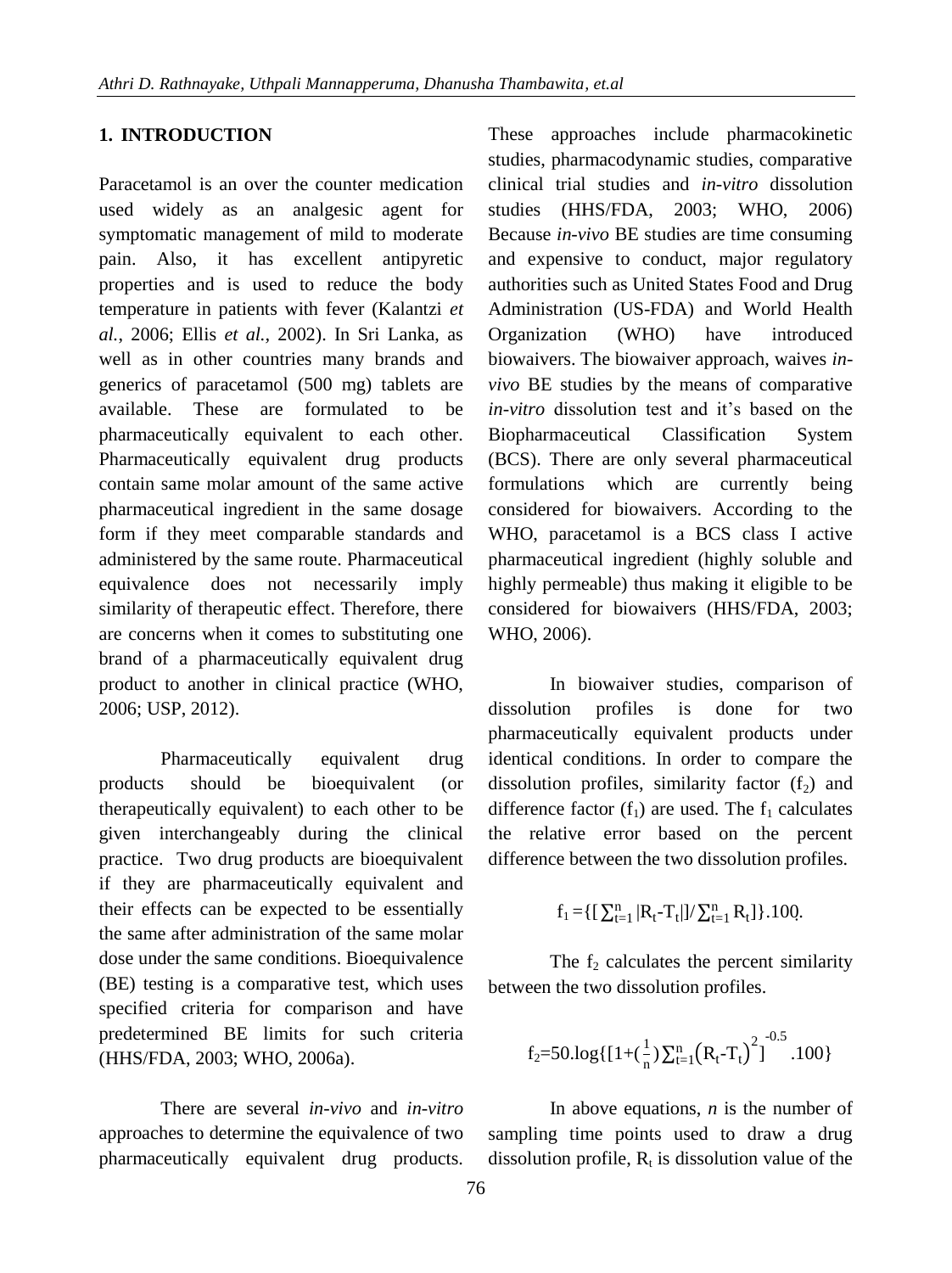reference batch at time t and  $T_t$  is dissolution value of the test batch at time t.

Generally a  $f_1$  value up to 15 (0-15) and a  $f<sub>2</sub>$  value greater than 50 (50-100) indicates the equivalence of the two dissolution profiles between two pharmaceutical products. A  $f_2$  of 50 represents an average 10 % difference of drug release at all sampling time points, while a  $f<sub>2</sub>$  of 100 represents zero average difference of drug release at all sampling time points (HHS/FDA, 1997).

This study was carried out to investigate the *in-vitro* equivalence of selected two paracetamol 500 mg tablet products, taking the market leader product as the reference product and the brand currently utilized in the public sector as the test product. In order to declare the pharmaceutical equivalency of these two paracetamol tablet products quality testing methods of British Pharmacopeia 2012 (BP 2012) paracetamol tablet monograph were used.

## **2 MATERIALS AND METHODS**

### **2.1 Materials**

Reference paracetamol tablets (Panadol) was obtained as a donation for the purpose of the research study from GlaxoSmithKline, Sri Lanka. Test paracetamol tablets (SPMC Paracetamol) were obtained from the Lady Ridgeway Hospital for Children via request from the Medical Supplies Division, Ministry of Health, Sri Lanka. Paracetamol working standard, 4-aminophenol, and tetrabutylammonium hydroxide were obtained as a donation from Astron Limited, Sri Lanka for the paracetamol related substance test. All the chemicals used for the research study were analytical reagent grade. For the related

substance test HPLC graded chemicals were used.

## **2.2 Quality Testing for Two Products of Paracetamol 500 mg Tablets According to the BP 2012**

**Uniformity of mass**: Uniformity of mass test was performed on CAS CAY 120 electronic balance. Three trials were conducted for the 2 products separately (BP, 2012).

**Assay**: Analysis of paracetamol was done according to the BP 2012 Paracetamol tablets monograph assay using CAS CAY 120 electronic balance and JASCO V-560 UV/VIS spectrophotometer. Three trials were performed for each product (BP, 2012).

**Friability of paracetamol tablets:** The friability of randomly selected eleven tablets were investigated using EP 420A-FR Electronic balance and ERWEKA Friability Tester. Three trials were performed for each product (BP, 2012).

**Resistance to crushing of paracetamol tablets:** Hardness of randomly selected 10 tablets was investigated using ERWEKA hardness tester. Three trials were performed for each tablet product [8].

**Dissolution:** A volume of 900 ml  $(\pm 1\%)$  of phosphate buffer pH 5.8 (Prepared according to the BP 2012) was placed in the each vessel of the PHARMA TEST dissolution apparatus. Dissolution medium was equilibrated to 37  $\pm$ 0.5  $\mathrm{^0C}$ . Six tablets were randomly selected for the dissolution test. Prior to commencement of the test, care was taken to exclude air bubbles from the surface of the tablets. Paddles were rotated at 50 revolutions per minute, for 45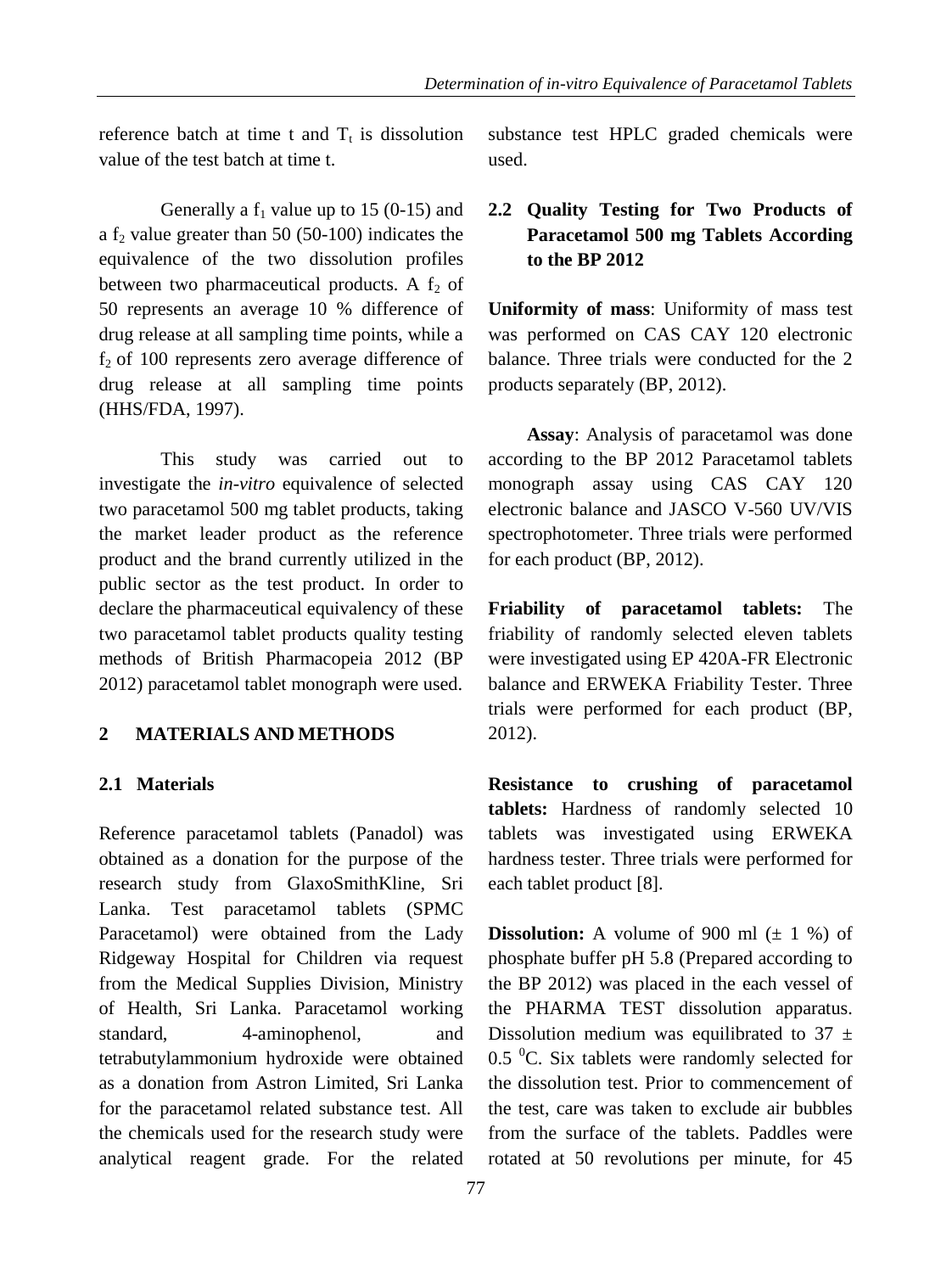minutes. Sample medium was collected at 5, 10, 15, 20, 30, 45 minutes from all 6 vessels using the auto sampler system. One milliliter of the collected samples was diluted to 10.00 ml with 0.1M sodium hydroxide. One milliliter of the resulting solutions were diluted up to 10.00 ml with 0.1M sodium hydroxide. This dilution procedure was carried out for all 36 samples and absorbance was measured using VARIAN CARY-50 Bio UV/VIS spectrophotometer at 257 nm using 0.1M sodium hydroxide in the reference cell. Percentage release of the drug from paracetamol tablets was determined. Dissolution profile was plotted for each tablets. The same procedure was followed for the two tablet products separately.

**Related substance test:** Analysis of 4 aminophenol content in the paracetamol tablets was done using high performance liquid chromatography (SHIMADZU HPLC machine and  $C_8$  stainless steel column with dimension of 25 cm X 4.6 mm) according to the BP 2012 paracetamol tablets related substance test (BP, 2012).

Following solutions were prepared immediately before the test was started and covered with aluminum foil in order to protect those from light.

**Solution - 1:** Powdered tablet from each product containing 0.2 g of paracetamol was dispersed in 8.00 ml of the mobile phase using sonicator. Sufficient volume of mobile phase was added to produce 10.00 ml of the solution. Resulting solution was mixed well and filtered. Separate solutions have been made for the two paracetamol products using above procedure.

**Solution – 2:** Volume of 1.00 ml of solution 1 has been diluted to 20.00 ml with mobile phase. Volume of 1.00 ml of this solution has been diluted up to 20.00 ml with mobile phase.

**Solution – 3:** Volume of 100.00 ml containing 0.002 % w/v 4-aminophenol in the mobile phase and volume of 100.00 ml containing 0.002 % w/v paracetamol reference standard in the mobile phase were mixed together to produce 200 ml of the solution.

Preparation of mobile phase and adjustment of mobile phase parameters were done as follows.

Volume of 1000.0 ml of HPLC graded methanol containing 4.60 g of a 40 %  $v/v$ solution of tetrabutylammonium hydroxide was made and filtered using pore size of 0.45 micrometer cellulose acetate filter paper. Volume of 1000.0 ml of 0.05 M disodium hydrogen orthophosphate (analytical reagent grade of commerce) and 1000.0 ml of 0.05 M sodium dihydrogen orthophosphate (analytical reagent grade of commerce) were mixed together and filtered using pore size of 0.45 micrometer cellulose acetate filter paper. In order to make the 1000 ml of mobile phase, 250 ml of methanol containing 1.15 g of 40  $\%$  v/v solution of tetrabutylammonium hydroxide were mixed with 750 ml of the mixture of 0.05M sodium dihydrogen orthophosphate and disodium hydrogen orthophosphate. Mobile phase flow rate was adjusted to 1 ml per minute at a temperature of 35  $^0$ C. Volume ratio has been adjusted as 1 volume of methanol contains 40 % v/v solution of tetrabutylammonium hydroxide to 3 volume of phosphate buffer. Detection wavelength was adjusted to 245 nm.

Injection of prepared solutions and results interpretation of obtained chromatograms were done according to BP 2012.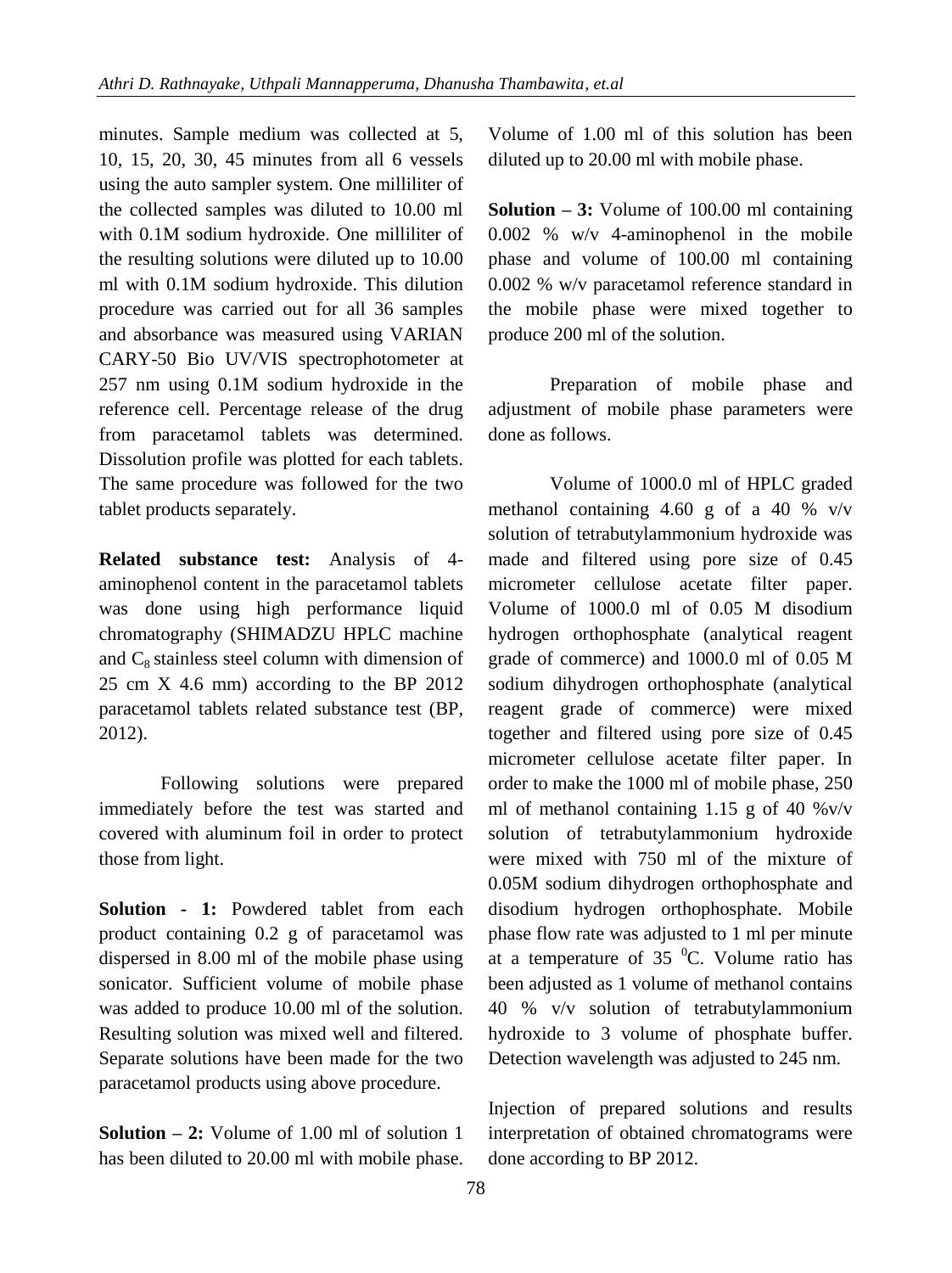# **2.3 Determination of** *in-vitro* **Equivalence of Paracetamol 500 mg Tablets**

For each product at each pH (pH 1.2 HCl, pH 4.5 acetate buffer and pH 6.8 phosphate buffer), a volume of 900 ml  $(\pm 1\%)$ of the dissolution media was placed in each and every vessel of the PHARMA TEST dissolution apparatus. Dissolution medium was equilibrated to 37  $\pm$  0.5 <sup>o</sup>C. Twelve tablets were randomly selected for the dissolution test. Prior to the commencement of the test care was taken to exclude air bubbles from the surface of the tablets. Paddles were rotated at 75 revolutions per minute, for 45 minutes. Samples of dissolution medium were collected at 5, 10, 15, 20, 30, 45 minutes from all 6 vessels using auto sampler system. The dilution procedure described in the BP 2012 was carried out to dilute all the 72 samples and their absorbance was measured using VARIAN CARY-50 Bio UV/VIS spectrophotometer according to the procedure describe under the section 2.2 dissolution test. Average percentage release of the drug from paracetamol tablets in each time point was determined in order to apply those values for the calculation of  $f_2$  and  $f_1$ .

# **3 RESULTS AND DISCUSSION**

# **3.1 Quality Testing for Two Products of Paracetamol 500 mg Tablets According to the BP 2012**

**Uniformity of mass**: Results of uniformity of mass test for both products are illustrated in Table 1. According to the BP uniformity of mass test, for tablets weighing more than 250 mg, permissible percentage deviation of the mass is 5%. In order to comply for the requirement of uniformity of mass test, more

than 2 of the individual masses should not deviate from the average mass by more than the percentage deviation, and none should deviate more than twice the percentage (BP, 2012). Thus both products complied with the requirements for BP uniformity of mass test.

**Assay:** Results achieved from analysis of active ingredient (paracetamol) in both products are given in Table 1. As per BP 2012 specifications, the content should not be less than 95% and not more than 105% of labeled amount of the tablets (BP, 2012). Results indicate the reference product assay value is in the acceptable limits. Despite the second assay trial failing by 0.6%, the average content of the labeled amount of the test product is in the accepted BP range.

**Friability of paracetamol tablets:** Friability test is to ensure that tablets possess a suitable mechanical strength to avoid abrasion, crumbling or breaking on handling or subsequent processing. Results achieved from the friability test in both products are given in Table 1. A BP 2012 specification for friability is a maximum loss of mass not greater than 1.0 % (BP, 2012). Thus both products comply with the specifications of the BP

**Resistance to crushing of tablets**: The hardness or crushing strength of tablets assesses the ability of tablets to withstand handling without fracturing or chipping. The results were interpreted as average hardness of 10 tablets, minimum hardness value, and maximum hardness value according to the BP (BP, 2012). Results achieved from hardness test for both products are given in Table 1.

**Dissolution:** Dissolution profiles for the two products are shown in Figure 1 and Figure 2. According to the harmonized dissolution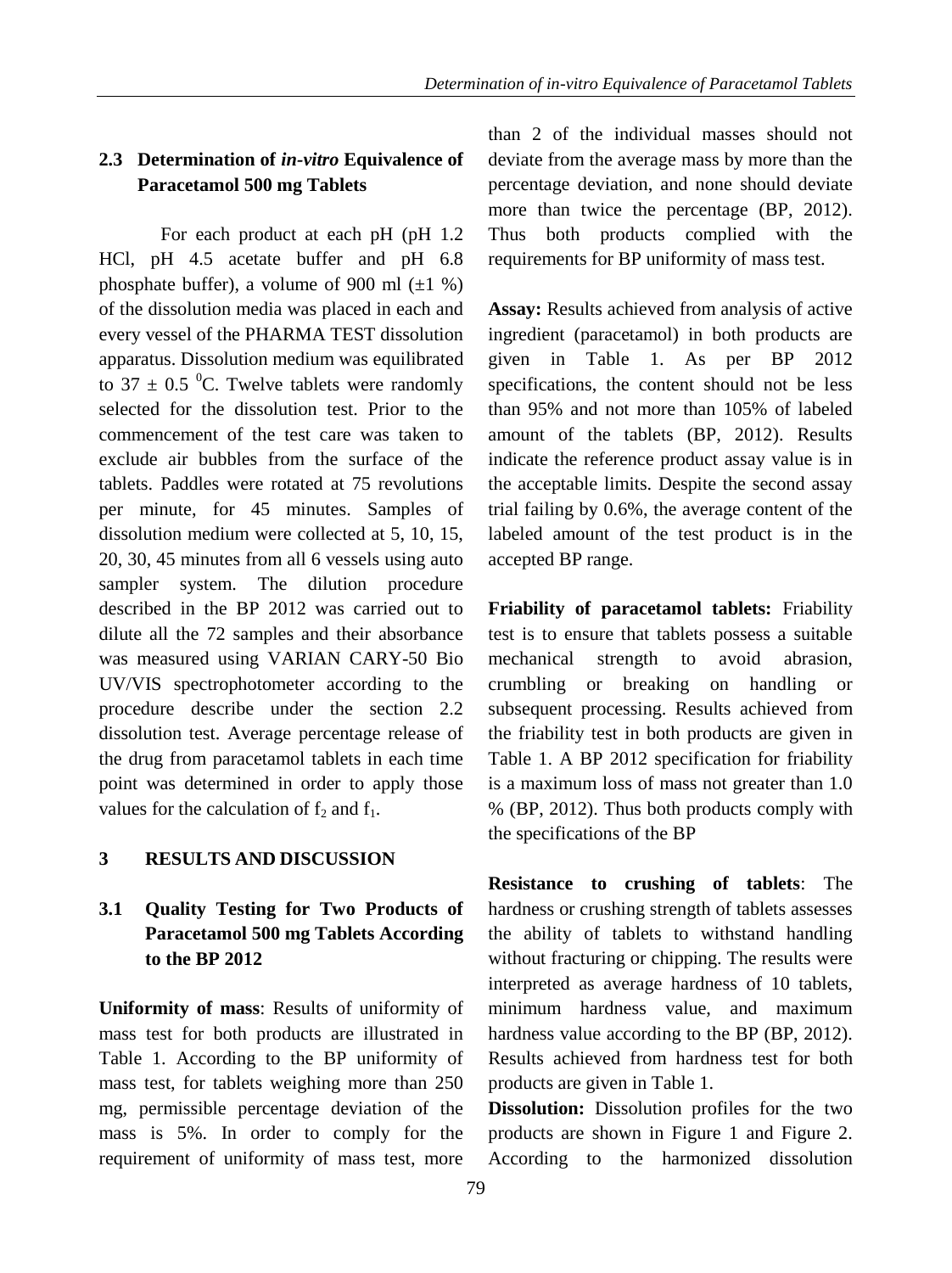criteria, no unit must release the drug product less than 80 % of the labeled amount in 45 minutes. Hence both products comply with the BP dissolution test.

**Related Substance Test**: The major impurity of paracetamol raw material is 4-aminophenol. The quantity of 4-aminophenol present in a paracetamol tablet must be strictly controlled as 4-aminophenol has nephrotoxic and teratogenic effects (Ca˘linescu *et al.,* 2012). Because of the resolution factor between the two principal peaks of the chromatogram obtained with the reference solution is 5.587 which is greater than 4.0, the HPLC test was accepted as a valid test according to BP 2012.

The chromatogram obtained with solution - 1 for reference product, the area of the peak correspond to 4-aminophenol is not greater than area of corresponding peak of 4 aminophenol in the chromatogram obtained with standard solution - 3. The chromatogram obtained with solution - 1 for test product, the area of the peak corresponds to 4-aminophenol is not greater than area of corresponding peak of 4-aminophenol in the chromatogram obtained with standard solution - 3. No other impurity (peaks correspond to impurities in solution - 1 of both products) is greater than the area of the principal peak obtained with solution - 2 of both products. Thus the levels of 4-aminophenol in both the paracetamol tablet products were below the level specified in the BP.



**Figure 1.** Dissolution profiles of six tablets of the reference product at pH 5.8 phosphate buffer



**Figure 2.** Dissolution profiles of six tablets of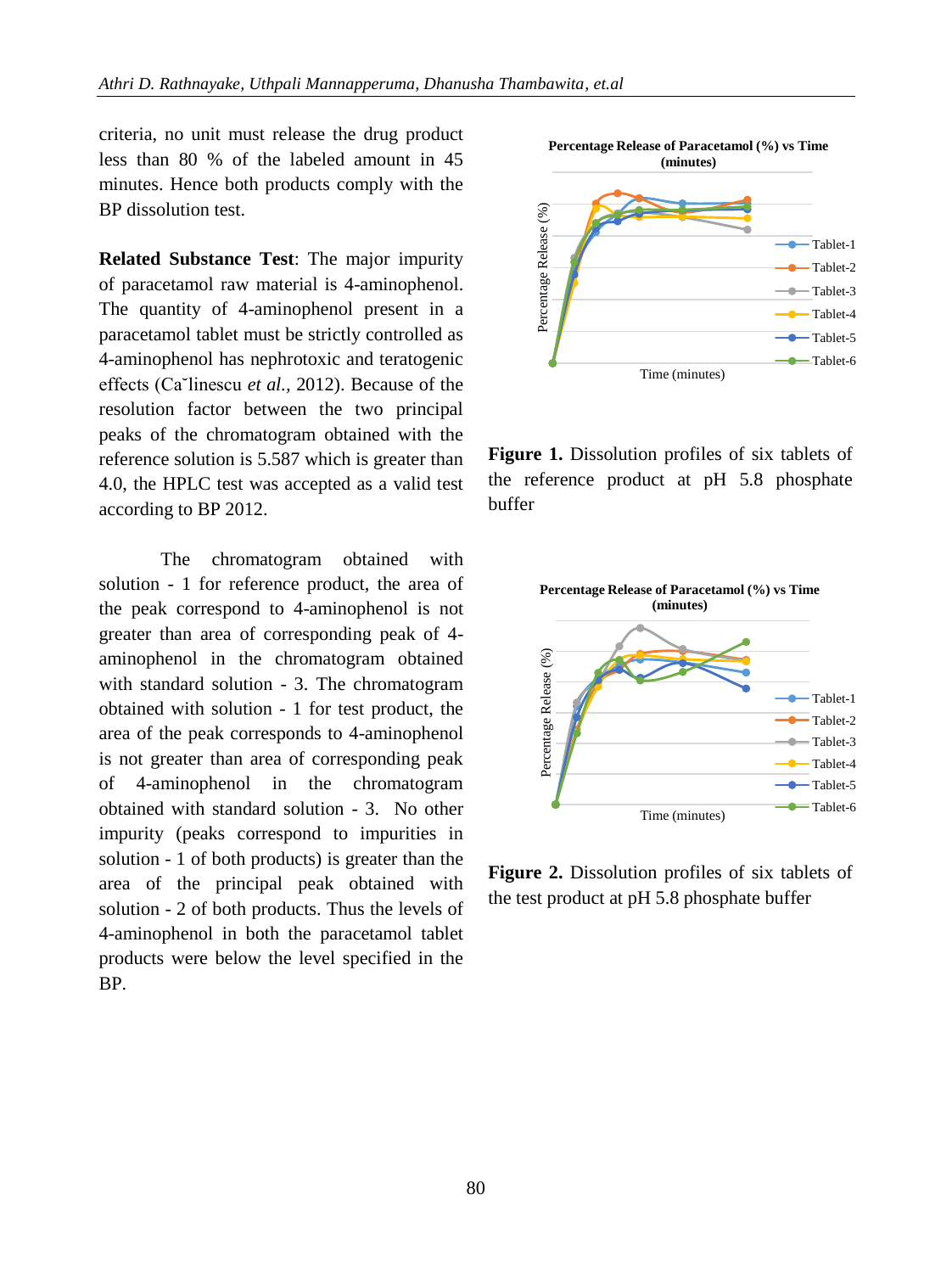| <b>Test</b>                                                                             | <b>Reference Product</b>    |                  |                  | <b>Test Product</b> |                  |                   |
|-----------------------------------------------------------------------------------------|-----------------------------|------------------|------------------|---------------------|------------------|-------------------|
|                                                                                         | <b>Trial</b><br>1           | Trial 2          | Trial 3          | Trial 1             | Trial 2          | <b>Trial</b><br>3 |
| <b>Uniformity</b><br>of mass                                                            |                             |                  |                  |                     |                  |                   |
| Accepted<br>mass<br>deviation<br>range $(g)$                                            | 0.564<br>$7-$<br>0.624<br>1 | 0.5612<br>0.6203 | 0.5637<br>0.6230 | 0.5435<br>0.6007    | 0.5969<br>0.5401 | 0.5436<br>0.6008  |
| Number of<br>tablets<br>outside<br>the<br>deviation<br>range                            | None                        | None             | None             | None                | $\overline{c}$   | None              |
| Assay                                                                                   |                             |                  |                  |                     |                  |                   |
| Content<br>οf<br>paracetamol<br>as<br>a<br>percentage<br>labeled<br>of<br>amount $(\%)$ | 103.7                       | 99.9             | 101.1            | 97.2                | 94.4             | 96.6              |
| Friability<br>test                                                                      |                             |                  |                  |                     |                  |                   |
| Percentage<br>loss of mass<br>(% )                                                      | 0.453<br>9                  | 0.0736           | 0.0369           | 0.1964              | 0.0862           | 0.5255            |
| <b>Hardness</b>                                                                         |                             |                  |                  |                     |                  |                   |
| test<br>Average<br>hardness<br>(N)                                                      | 151                         | 148              | 146              | 130                 | 135              | 131               |
| Minimum<br>hardness<br>(N)                                                              | 136                         | 136              | 136              | 099                 | 099              | 097               |
| Maximum<br>hardness<br>(N)                                                              | 156                         | 156              | 154              | 148                 | 148              | 148               |

**TABLE 1.** Results of the Uniformity of Mass, Assay, Friability Test and Hardness Test (Test for Resistant to Crushing of Tablets).

## **3.2 Determination of** *in-vitro* **Equivalence of Paracetamol 500 mg Tablets**

Dissolution tests (Table 2) were carried out in order to determine the *in-vitro*  equivalence of two paracetamol tablet products adopting the biowaiver testing procedure proposed by the WHO. Dissolution profile comparison (Figure 3, Figure 4 and Figure 5) of the two paracetamol tablets (in all the three

dissolution media) was done according to the recommendations given by US-FDA. Calculated values of  $f_1$  and  $f_2$  are given in Table 2.

Because the  $f_2$  for all three dissolution media is within the range of 50-100 and the  $f_1$ for all three dissolution media is within the range of 0-15 there is a similarity of dissolution profile of both products in all the three dissolution media.



**Figure 3.** Dissolution profiles of paracetamol tablets in pH 1.2 HCl media



**Figure 4.** Dissolution profiles of paracetamol tablets in pH 4.5 acetate buffer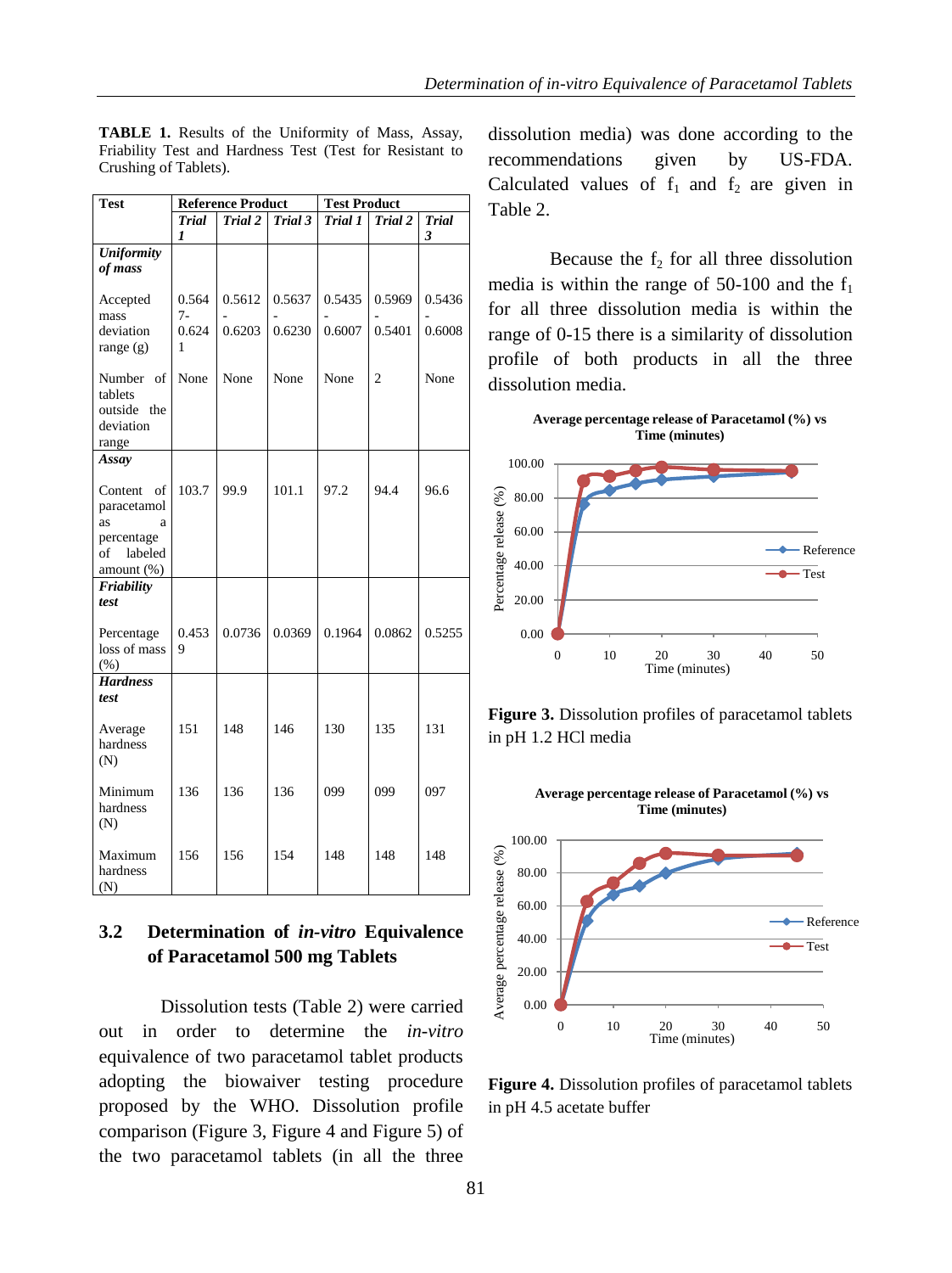

**Figure 5.** Dissolution profiles of paracetamol tablets in pH 6.8 phosphate buffer

**TABLE 2.** Dissolution Tests Carried Out In Order to Determine the *in-vitro* Equivalence of Paracetamol Tablets and Calculated Similarity Factor  $(f_2)$  and Difference Factor  $(f_1)$ .

|   | <b>Test   Products</b> |         | <b>Number   Dissolution</b> | $f_1$ | f <sub>2</sub> |
|---|------------------------|---------|-----------------------------|-------|----------------|
|   |                        | of      | media                       |       |                |
|   |                        | tablets |                             |       |                |
| 1 | Reference              | 12      | HC1<br>1.2<br>pH            | 7.971 | 56.18          |
|   |                        |         | Solution                    |       |                |
|   | <b>Test</b>            | 12      | pH 1.2 HCl                  |       |                |
|   |                        |         | Solution                    |       |                |
| 2 | Reference              | 12      | pH 4.5 Acetate              | 10.18 | 51.17          |
|   |                        |         | <b>Buffer</b>               |       |                |
|   | <b>Test</b>            | 12      | pH 4.5 Acetate              |       |                |
|   |                        |         | <b>Buffer</b>               |       |                |
| 3 | Reference              | 12      | 6.8<br>pH                   | 5.554 | 51.44          |
|   |                        |         | Phosphate                   |       |                |
|   | <b>Buffer</b>          |         |                             |       |                |
|   | <b>Test</b>            | 12      | 6.8<br>pH                   |       |                |
|   |                        |         | Phosphate                   |       |                |
|   |                        |         | <b>Buffer</b>               |       |                |

### **4. CONCLUSION**

Reference paracetamol tablets comply with all the BP 2012 quality specifications such as the uniformity of mass, assay, dissolution, related substances test, hardness test, and friability test. Test paracetamol tablets also comply with all the BP quality specifications. It can be concluded that the test product is pharmaceutically equivalent to the reference product.

*In-vitro* equivalence test was carried out as the second stage of the research study. Similarity factor was calculated for all the three dissolution media. Similarity factor is 56.18 for the pH 1.2 HCl solution, 51.17 for the pH 4.5 acetate buffer and 51.44 for the pH 6.8 phosphate buffer. Since the similarity factor is within the accepted range (50 - 100) for profile similarity in all three media, the test paracetamol tablet brand demonstrates equivalent dissolution to the reference paracetamol tablet brand in-vitro. Thus it can be concluded that the two products can be substituted with each other during the clinical practice. Results of this study indicates the possibility of post marketing evaluation of pharmaceutically equivalent products in-vitro as a substitute for in-vivo bioequivalence testing.

#### **REFERENCES**

- ELLIS, F. (2002). *Paracetamol - a curriculum resource*. Royal Society of Chemistry.
- BRITISH PHARMACOPOEIA COMMISSION (2012). *British Pharmacopeia.* Stationary office, London.
- CALINESCU, O., BADEA, IA., VLA˘DESCU, L., MELTZER, V AND PINCU, E. (2012). HPLC Separation of Ac-etaminophen and its Impurities Using a Mixed-mode Reversed-Phase/Cation Exchange Stationary Phase. *Journal of Chromatographic Science*. 50, 335–342.
- HHS/FDA GUIDANCE FOR INDUSTRY (2003). Bioavailability and Bioequivalence studies for Orally Administered Drug products-General Considerations. U.S. Department of Health and Human Services